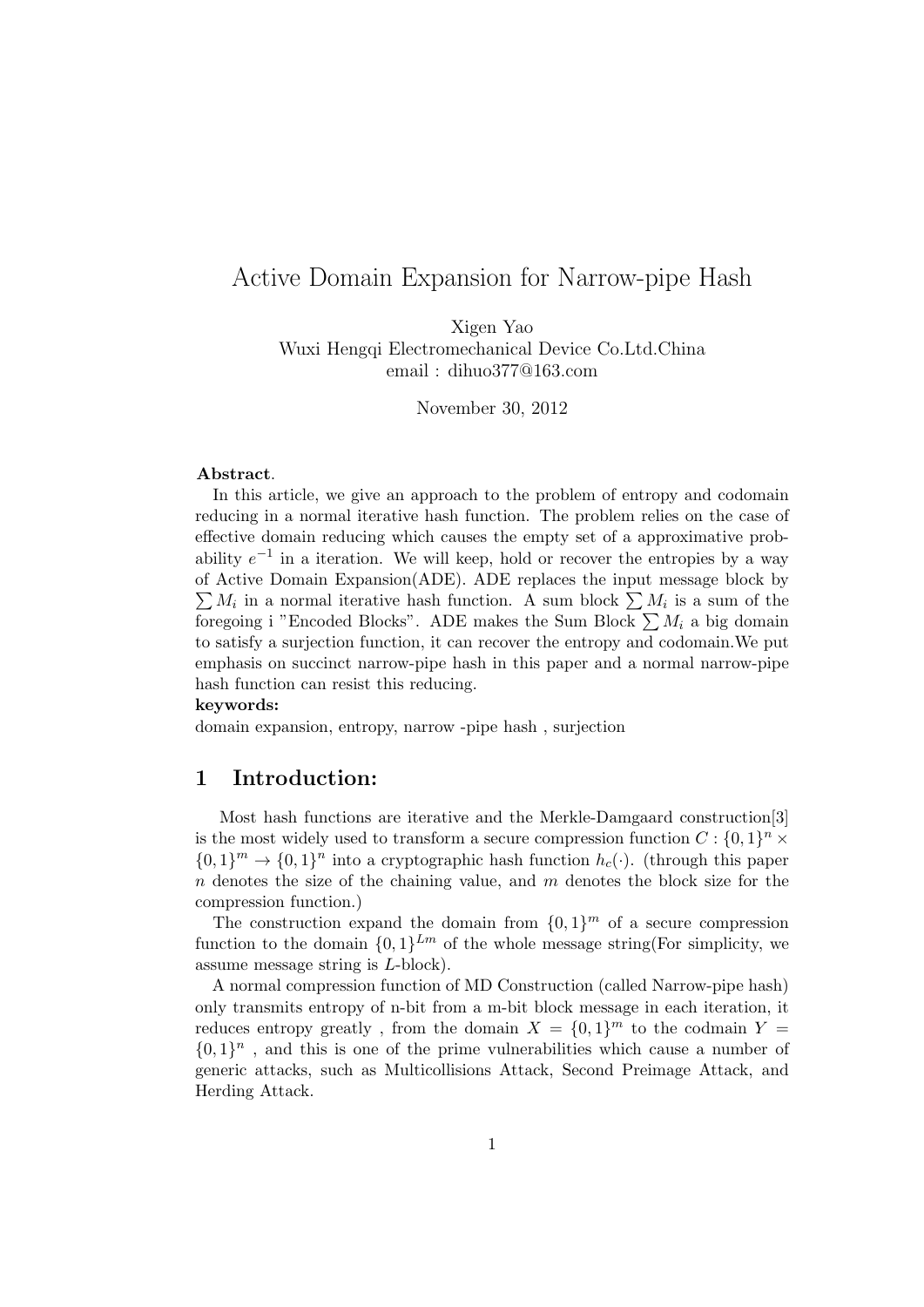The entropy and codomain reduce greatly in a normal iterative hash function, there are some conclusions[2 ]:

A normal narrow-pipe hash function can't resist this reducing (but a wide-pipe hash functions can.), and generic collision attacks on narrow-pipe hash functions are faster than birthday paradox. For given message blocks (where the message blocks are constants and the entropies are 0) the effective entropies are only dependent on the chaining values  $(CVs)$ , in other words, the iteration is a mapping of  $X \to Y$ , where  $X = \{0,1\}^n = Y$ , and in this case, for compression function C, the empty set is approximately  $e^{-1}$ , ie.,  $P_r\{C^{-1}(y) = \emptyset\} \approx e^{-1}[4]$ .

Then , it leads to a continuous and cumulative reducing of entropy , and at the final there exists a huge empty set.

In this paper, we will try pass and hold the effective entropy by Active Domain Expansion (ADE).

We can also build a composition of a compression function  $C$ , such that:  $C =$  $g^* \circ C^*$ , where  $g^*$  is a simple surjection function,  $C^*$  is a normal ideal compression function, then the codomain can be recovered completely by surjection in each iteration firstly, the case that the continuous and cumulative reducing of entropy doesn't exist.

Normally the surjection form also requires a big and active domain of input, and  $\sum M_i$  of Active Domain Expansion has provide this condition ( big and active domain of input).

We can do the same on MAC to avoid the reducing.

#### 2 The Reducing And Probability of Empty Set

The reducings based on the basic mathematical facts and the cases of fixed message-block below[4]

1. For finite narrow domain: Ideal random functions C map the domain of n-bit strings  $X = \{0, 1\}^n$  to itself i.e. to the domain  $Y = \{0, 1\}^n$ .

Let  $\mathcal{F}_C$  be the family of all functions  $C : X \to Y$  and let for every  $y \in Y$ ,  $C^{-1}(y) \subseteq X$  be the set of preimages of y i.e.  $C^{-1}(y) = \{x \in X | C(x) = y\}$ . For a function  $C \in \mathcal{F}_C$  chosen uniformly at random and for every  $y \in Y$  the probability that the set  $C^{-1}(y)$  is empty is approximately  $e^{-1}$  i.e.

$$
P_r\{C^{-1}(y) = \varnothing\} \approx e^{-1}
$$
\n(1)

**2.** For finite wide domain: Ideal random functions  $W$  map the domain of  $(n + w)$ -bit strings  $X = \{0, 1\}^{n+w}$  to the domain  $Y = \{0, 1\}^n$ .

Let  $\mathcal{F}_W$  be the family of all functions  $W : X \to Y$  where  $X = \{0,1\}^{n+w}$  and  $Y = \{0,1\}^n$ . Let for every  $y \in Y$ ,  $W^{-1}(y) \subseteq X$  be the set of preimages of  $y \text{ i.e.} W^{-1}(y) = \{x \in X | W(x) = y\}.$  For a function  $W \in \mathcal{F}_W$ , chosen uniformly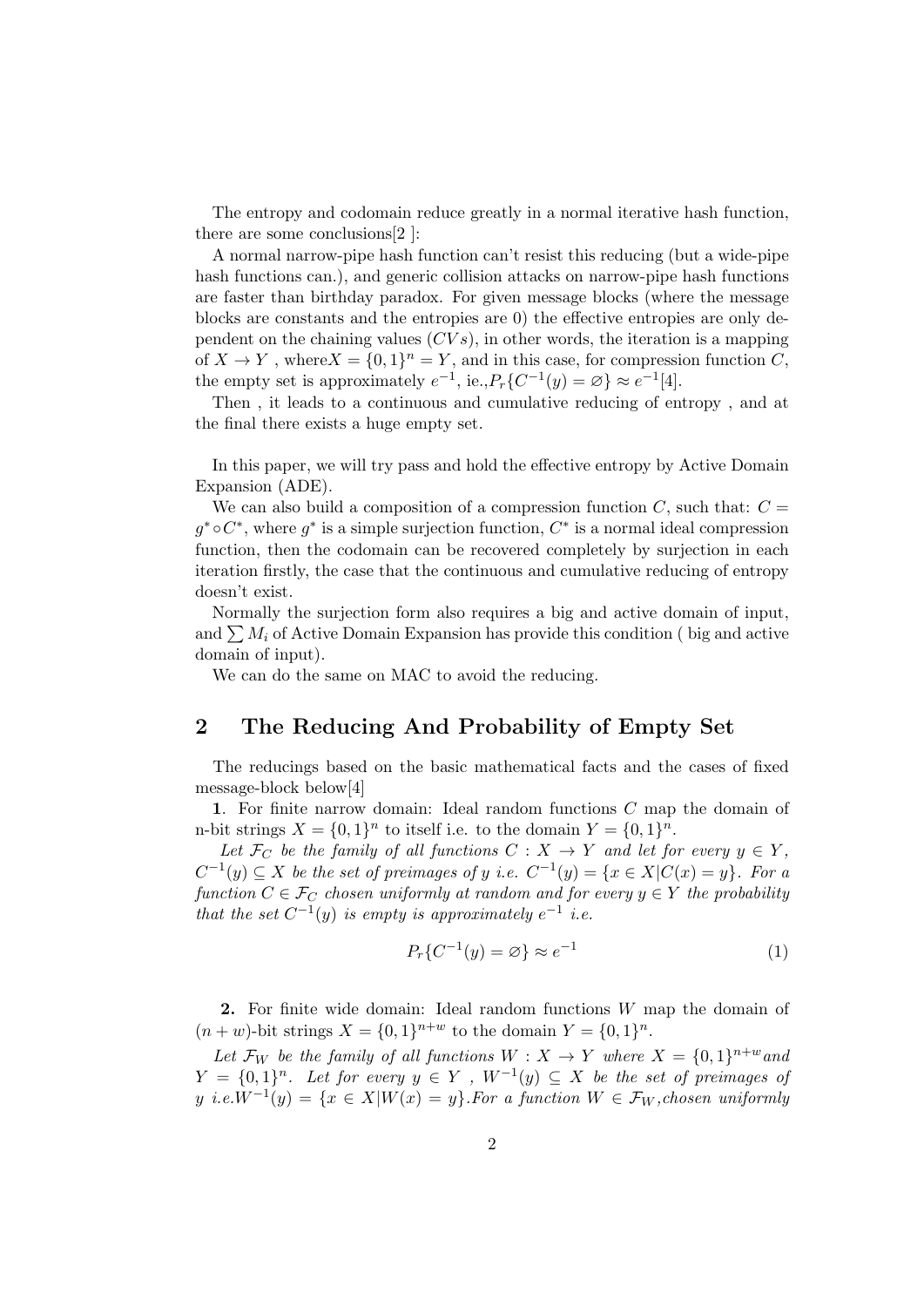at random and for every  $y \in Y$ , the probability that the set  $W^{-1}(y)$  is empty is approximately  $e^{-2w}$  i.e.

$$
P_r\{W^{-1}(y) = \varnothing\} \approx e^{-2^w} \tag{2}
$$

3. Let  $C_1: X \to Y$ ,  $C_2: X \to Y$  are two particular functions, chosen uniformly at random (where  $X = Y = \{0,1\}^n$ ). If we define a function  $C: X \rightarrow$ Y as a composition:

 $C = C_1 \circ C_2$ , then for every  $y \in Y$  the probability  $P_2$  that the set  $C^{-1}(y)$  is empty is

$$
P_2 = e^{-1 + e^{-1}} \tag{3}
$$

If  $C = C_1 \circ C_2 \circ \ldots \circ C_k$ , then,

$$
P_k = e^{-1 + P_{k-1}} \tag{4}
$$

The key question is the " effective and active" size  $m$  of domain  $X$  for input in a iteration, and the size  $n$  of codomain Y is fixed. The Domain X is according to the entropy namely" the effective and active domain ", e.g:

If the last block is a fixed addition namely the entropy is 0,then the entropy of the last iteration only relies on the chaining value  $(CV)$ , and the domain X equals to the domain of CV.

The cases of fixed message-block quoted from Vlastimil Klima [6]:

Let us suppose that a message  $M$  is divided into two parts  $A$  and  $B$ , i.e.  $M = A||B$ , where the part A consist of just one message block of 512 bits, and the number of 512-bit blocks in the part B is  $N = 2^{35}$  (in case of current 2TByte HDD). Let us denote by  $h_A$  the intermediate chaining value, obtained after hashing the part A of the message M and let us suppose that the content of the part B is never changing - so it consists of constant message blocks  $const1, const2, ..., constN$  (note that if padding is a part of the definition, it is also a constant block). We compute the final hash with the following iterative procedure:

$$
h_1 = C(h_A, const1)
$$
  
\n
$$
h_2 = C(h_1, const2)
$$
  
\n
$$
h_3 = C(h_2, const3)
$$
  
\n...  
\n
$$
h_N = C(h_{N-1}, constN)
$$
  
\n
$$
H(M) = h_N
$$

For each of the  $N$  iterations, there's only the entropy of chaining values (the size is n) can be transferred, namely each the iteration is a mapping  $X \to Y$ ,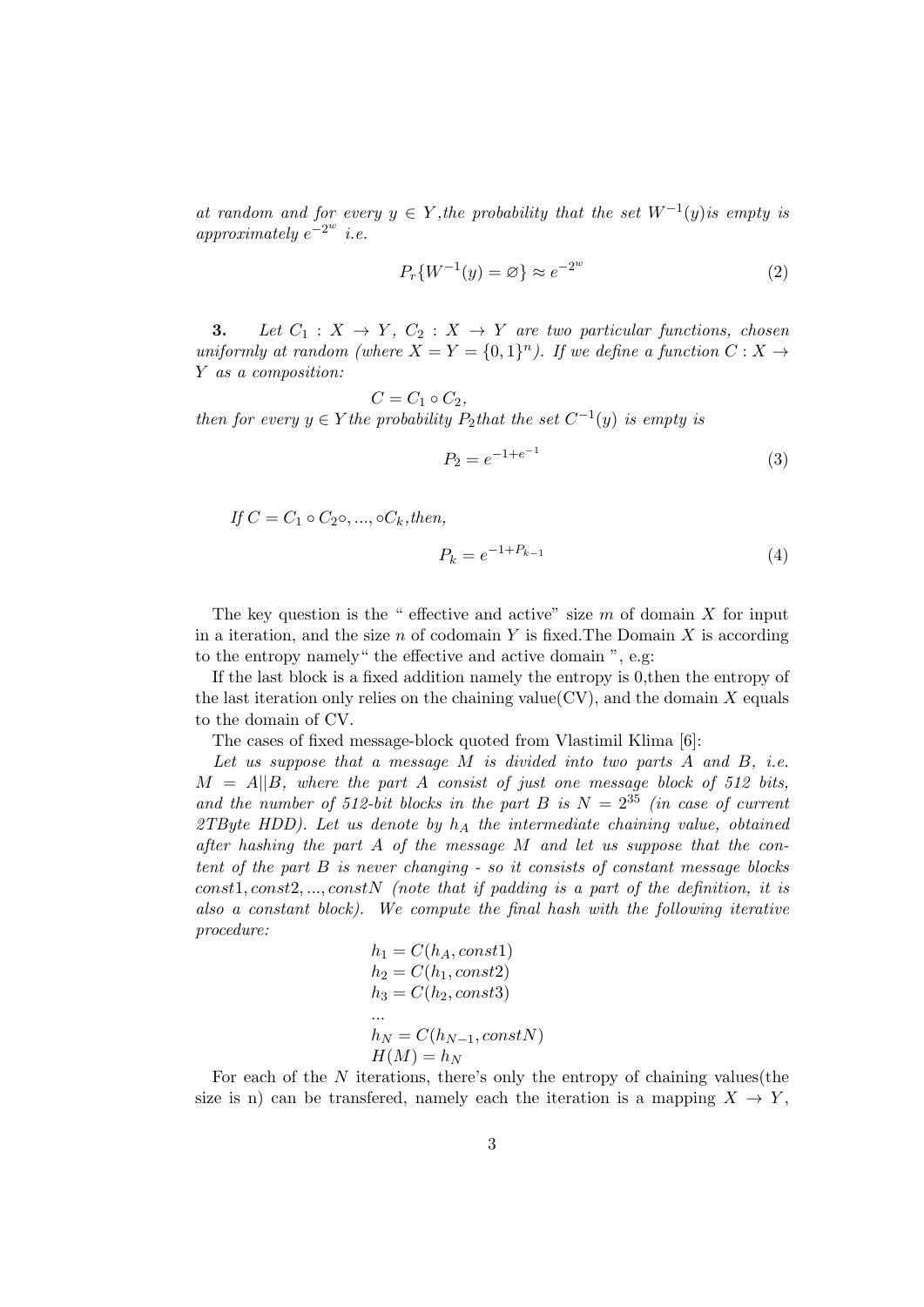where the domain  $X \leq \{0,1\}^n$  and  $Y = \{0,1\}^n$ . According to formula (1), (3) and (4), there exists continuous and cumulative reducing of entropy, and the final exists a huge empty set.

#### 3 Active Domain Expansion

For the i-th iteration of a narrow-pipe hash function, define a sum block  $\sum M_i$ : For i from 1 to  $L$  (we assume message string is  $L$  -block),

$$
\sum M_i = R(\sum M_{i-1} + CV_{i-1} + M_i)
$$
\n(5)

Where,  $R$  is a linear (or nolinear) function. And make the compression function C as :

$$
C: CV_i = C(CV_{i-1}, \sum M_i)
$$
\n
$$
(6)
$$

or:

$$
C: CV_i = C(CV_{i-1}, \sum M_{i-1}, M_i)
$$
\n(7)

 $\sum_{i} M_i$  in Formula(7) is a few different from Formula(6), see the definition in Section IV. )

For brevity, let :

$$
\sum M_i = \sum M_{i-1} + CV_{i-1} + M_i \tag{8}
$$

Define  $\sum M_0 = M_0$ .

We can take MD5 for example and to see what are the relevant conditions of empty set .

MD5[5]:

$$
CV_i = C(CV_{i-1}, M_i)
$$

$$
H_C(M) = CV_L
$$

where  $M_i$  is made up of  $m_0, m_1, ..., m_{15}$ , for ith iteration, 4 working variables are  $:a_j, b_j, c_j, d_j$ , (for j from 0 to 15), and in the ending of ith iteration,  $a \parallel b \parallel c \parallel d$ become the chaining variable  $CV_i$ , the first round is:

 $Step 1:\Sigma_1 = a_0 + F(b_0, c_0, d_0) + m_0 + 0xd76aa478$ ,  $a_1 = b_0 + \Sigma_1 \ll \ll 7$ ;  $Step2:\Sigma_2 = d_0 + F(a_1, b_0, c_0) + m_1 + 0xe8c7b756$ ,  $d_1 = a_1 + \Sigma_2 \ll 12$ ; Step3:  $\Sigma_3 = c_0 + F(d_1, a_1, b_0) + m_2 + 0x^2 + 2070db$ ,  $c_1 = d_1 + \Sigma_3$  < < 17; Step4:  $\Sigma_4 = b_0 + F(c_1, d_1, a_1) + m_3 + 0 \cdot x$ c1bdceee,  $b_1 = c_1 + \Sigma_4 \ll 2$ ; .....

Step13:  $\Sigma_{13} = a_3 + F(b_3, c_3, d_3) + m_{12} + 0x6b901122$ ,  $a_4 = b_3 + \Sigma_{13}$  < < 7; Step14:  $\Sigma_{14} = d_3 + F(a_4, b_3, c_3) + m_{13} + 0xfd987193$ ,  $d_4 = a_4 + \Sigma_{14}$  < < 12;  $Step 15: \Sigma_{15} = c_3 + F(d_4, a_4, b_3) + m_{14} + 0xa679438e$ ,  $c_4 = d_4 + \Sigma_{15}$  < < 17;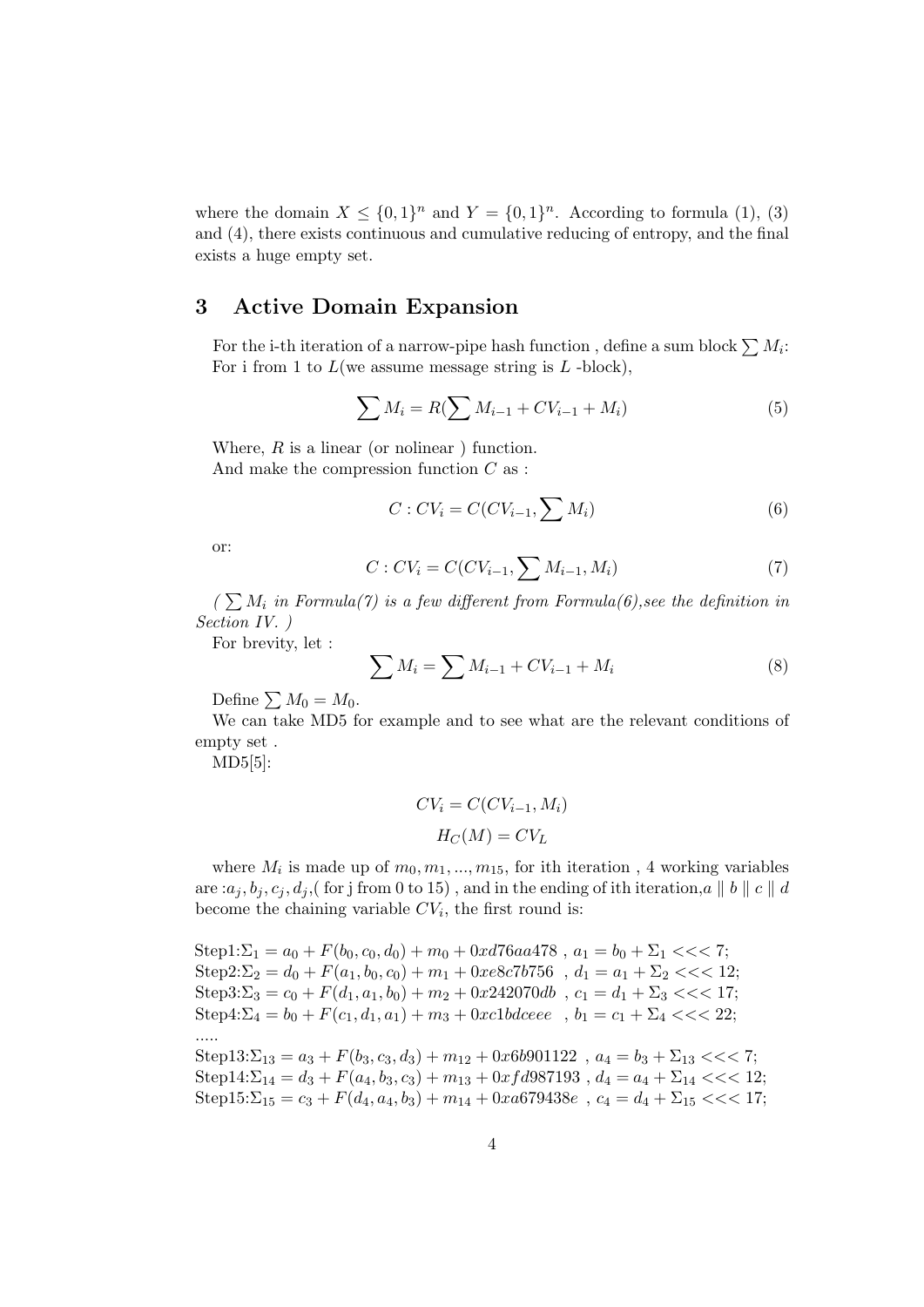Step16:  $\Sigma_{15} = b_3 + F(c_4, d_4, a_4) + m_{15} + 0x49b40821$ ,  $b_4 = c_4 + \Sigma_{16}$  < < 22;

Let  $M_i$  be a random message block, then:

No matter how the input values of chaining variables (update  $a_0, b_0, c_0, d_0$ ) are prescribed arbitrarily, the output of the chaining variables  $a_4$ ,  $b_4$ ,  $c_4$ ,  $d_4$  can achieve any values prescribed arbitrarily by selecting the input values of  $m_{12}, m_{13}, m_{14}$ and  $m_{15}$ .

If we mark the first round as a function  $g^*$ , then  $g^*$  is a surjection.

Namely for any given input of chaining variable  $CV_{i-1}$ , the codomain is recovered completely.

The rest 3 rounds of MD5 can be regarded as a function  $C^* : (0,1)^n \times (0,1)^m \rightarrow$  $(0,1)^n$ , according to Formula(2), the probability that the set is empty set is approximately  $e^{-2^w} = e^{-2^{384}}$ 

where  $m = n + w = 512, n = 128, w = 384.$ 

And Compression Function C of MD5 is:  $C = g^* \circ C^*$ .

If the last block  $M_L$  hashed is a random message block, there is no problem on entropy and codomain reducing for the final hash value  $H_C(M) = CV_L$ .

But if it is not a random message block, and it's in the case of Section 2 ,where the massage is  $A \parallel B$ , the final will exist a huge empty set.

The continuous and cumulative reducing of entropy won't exist if iterations with the surjection  $g^*$ .

For any a normal narrow-pipe hash function with the sum block  $\sum M_i$ , there always exists the input variable whenever the input message is or not a constant in a iteration, it is the case of Formula(2), where the probability  $P_r$  of empty set is approximately  $e^{-2w}$ .

For a 512-bit block,  $w \ge 512 - 128 = 384$ . E.g., for the foregone message  $M =$  $A||B$ , the iterations are:

$$
h_1 = C(h_A, const1) \longrightarrow h'_1 = C(h_A, \sum M_1)
$$
  
\n
$$
h_2 = C(h_1, const2) \longrightarrow h'_2 = C(h'_1, \sum M_2)
$$
  
\n...  
\n
$$
h_N = C(h_{N-1}, constN) \longrightarrow h'_i = C(h'_{i-1}, \sum M_N)
$$

where  $\sum M_1 = A + const1 + h_A$ . Since block A is a random message block,  $\sum M_1$  is a random message block.  $\sum M_2$  is also a random message block, and so is  $\Sigma M_3,...,$ 

So, the final block  $\sum M_N$  is a variable of a random message block. it's in the case of foregoing random message block of MD5, which  $C = g^* \circ C^*$ .

 $\sum M_i$  is the simplest form, it can pass and hold the effective entropies of the foregone iterations to a big domain of  $2<sup>m</sup>$ , it makes a big domain in each iteration for narrow pipe hash function, just like the wide pipe hash functions.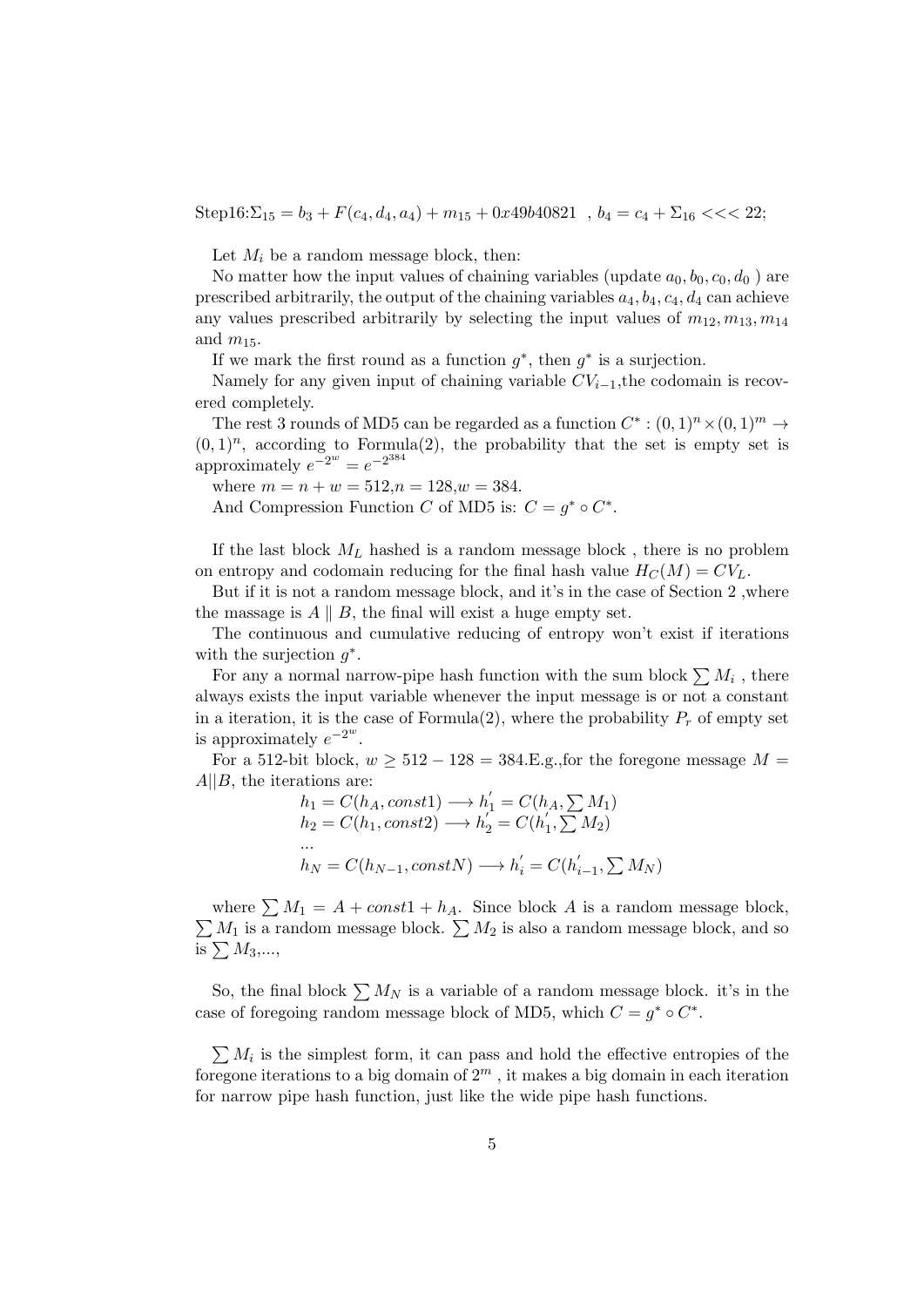The mode is not a wide-pipe hash, in reality, it has the attribute of narrow-pipe hash. A normal wide-pipe hash must make CV of 2 size big. E.g., if we make SHA512 to be a wide-pipe hash, there must be 32 variables in stead of 16 variables, the added 16 variables must be uniformity and indistinguishability as the normal 16 variables strictly. So, it's a hard work. But in the new mode, it produce 16 variables just as a normal SHA512, it needn't the hard work of expanding 16 variables to 32 variables which of uniformity and indistinguishability.

#### 4 For HMACs

Firstly, let's quote to Danilo Gligoroski and Vlastimil Klima [7], and observe the problem by using the hash function SHA256 that has the compression function CompressSHA256().From the definition of HMAC we have that:

 $mac = HMAC(secret, M) = hash((secret \oplus opad)||hash((secret \oplus ipad)||M))$ 

where  $\oplus$  is the operation of xor and  $\parallel$  is the operation of string concatenation, M is 256-bit message, and secret is also 256 bits. The size of  $m$  is 512 bit, and the size  $n$  is 256.

Computing of mac will use four calls of the compression function CompressSHA256() in the following sequence:

- 1.  $h_1 = \text{CompressSHA256}(iv_{256},(secret \oplus ipad)) \equiv C_1(iv256)$
- 2.  $h_2 = \text{CompressSHA256}(h_1, M \parallel CONST256) \equiv C_2(h_1)$ , where

$$
CONST256 = \underbrace{1000...000100000000}_{256bits}
$$

3. h<sub>3</sub> = **CompressSHA256**( $iv_{256}$ , (secret  $\oplus$  opad))  $\equiv C_3(iv_{256})$ 

4.  $mac = h_4 = \text{CompressSHA256}(h_3, h_2 \parallel CONST256) \equiv C_4(h_3)$ 

Since  $h_1$  is a fixed value, then for  $h_2$ , the entropy is only dependent on  $M\parallel$ CONST256, it's the case of Formula(1), in which the probability  $P_r$  of empty set is approximately  $e^{-1}$ .

The similar,  $h_3$  is fixed, and  $mac = h_4$  is the case of Formula(1).

Now, we use ADE Mode:

Firstly , change the input message block , define:  $\sum M_0 = M_0$ ,  $\sum M_i = \sum M_{i-1} + M_i^*$ ,  $M_i^* = M_i + CV_{i-1}$ and we use Formula(7):

$$
C: CV_i = C(CV_{i-1}, \sum M_{i-1}, M_i^*),
$$

i.e.

$$
h_i = C(h_{i-1}, \sum M_{i-1}, M_i^*,)
$$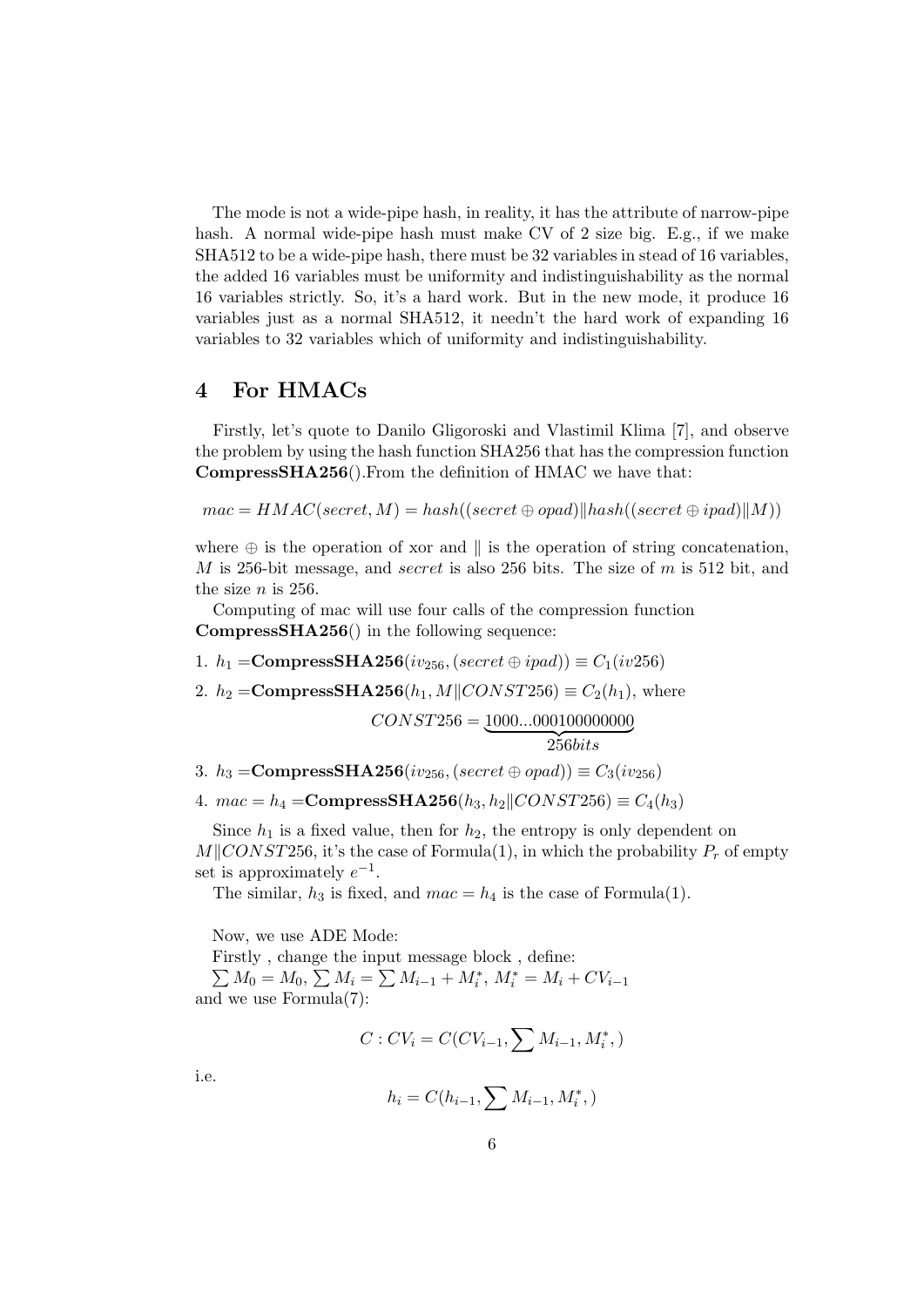There always exists the input variable  $\sum M_i$  whenever the input message is or not a constant in last iteration, we can make a surjective function  $g^*$ , whenever the case of the last iteration is, the codomain can be recovered completely.

Define a additive block  $M_0$ , for  $i \geq 1$ ,

$$
h'_1 = \text{CompressSHA256}(iv_{256}, M_1^*, \sum M_0) \equiv C'_1(iv_{256}),
$$
  
\n
$$
h'_2 = \text{CompressSHA256}(h'_1, M_2^*, \sum M_1) \equiv C'_2(h'_1),
$$
  
\n
$$
h'_3 = \text{CompressSHA256}(h'_2, M_3^*, \sum M_2) \equiv C'_3(iv_{256}),
$$
  
\n
$$
mac = h'_4 = \text{CompressSHA256}(h'_3, M_4^*, \sum M_3) \equiv C_4(h'_3),
$$

where

$$
M_1^* = (secret \oplus ipad) \oplus iv_{256}; \sum M_0 = M_0
$$
  
\n
$$
M_2^* = M \parallel CONST256 \oplus h_1'; \sum M_1 = M_1^* + \sum M_0;
$$
  
\n
$$
M_3^* = (secret \oplus opad) \oplus h_2'; \sum M_2 = M_2^* + \sum M_1
$$
  
\n
$$
M_4^* = (h_2' \parallel CONST256) \oplus h_3'; \sum M_3 = M_3^* + \sum M_2.
$$

For  $mac = h'_a$  $'_{4}$ , the input (of  $M_{4}^{*}$ ,  $\sum M_{3}$ ) is big domains of ADE, the domain of the input is about  $2^{512}$ , then, it's the case of Formula(2), where the probability  $P_r$  of empty set is approximately  $e^{-2w}$ ,  $w = m - n \ge 512 - 256 = 256$ , i.e., the probability  $P_r$  of empty set is approximately  $e^{-2^{256}}$ . And in concrete round of compression function, firstly the input of big domain can be a surjection round g<sup>∗</sup> to recover the domain of previous output.

Notice the different between  $h_3$  and  $h'_3$  $\sigma_3$ , the 4 steps of ADE are continuous.

#### 5 Discuss And Summarize

 $\sum M_i$  is the simplest form, it can pass and hold the effectiv entropies of the foregone iterations to a big domain of  $2^m$ , let the size  $m = 2n$ .

Formula(8)is: $\sum M_i = \sum M_{i-1} + CV_{i-1} + M_i$ .

For a concrete of uniform distribution of bits,we can set:

let  $a_i$  and  $b_i$  denotes the two moieties of  $\sum M_i$ , and  $a_i \parallel b_i$  denotes  $\sum M_i$ , then define:

if  $i$  is odd,

$$
\sum M_i + CV_{i-1} = (a_i \parallel b_i) + h_{i-1} = (a_i \oplus h_{i-1}) \parallel b_i.
$$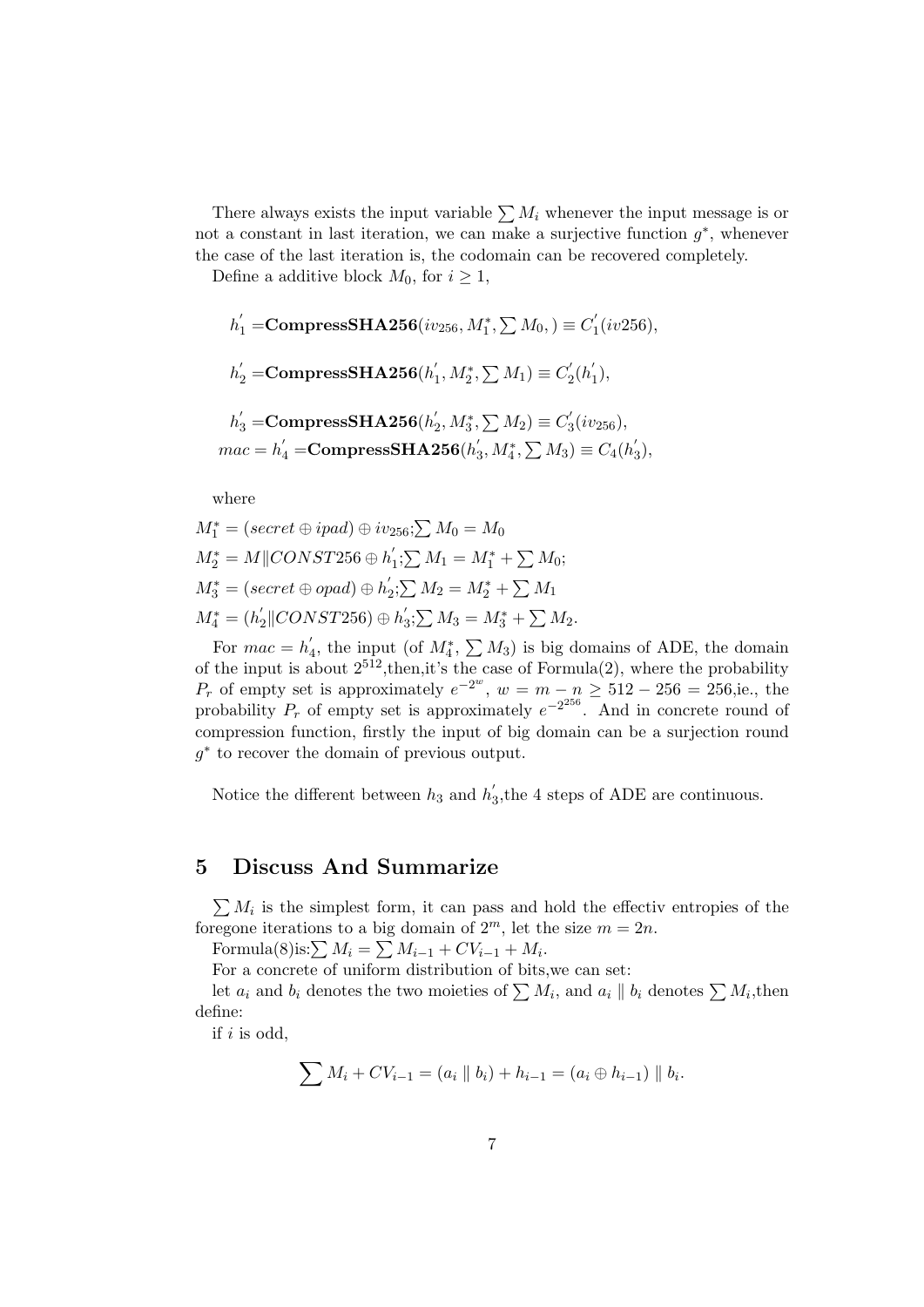if  $i$  is even,

$$
\sum M_i + CV_{i-1} = (a_i \parallel b_i) + h_{i-1} = a_i \parallel (b_i \oplus h_{i-1}).
$$

Formula (7)  $C: CV_i = C(CV_{i-1}, \sum M_{i-1}, M_i)$  is one mode of the succinct and efficient designs[1] for narrow-pipe hash functions against the main generic attacks (such as Multicollisions Attack, Second Preimage Attack and Herding Attack). It operates two blocks (one message block and a sum block)together only with a compression function. It provides a additional variable of sum block.

Some views are: It fails to be secure against multicollision attacks:

To see this, group calls to F by pairs calling the result G and consider messages of the restricted form  $(M_1, -M_1, M_2, -M_2, M_3, -M_3,...)$ 

Then , all calls to G are of the form :

$$
G(CV_i, 0, M_i) = F(F(CV_{i-1}, 0, ), M_i, -M_i)
$$

As a consequence, G only receives 2 arguments as in a classical Merkle-Damgard and multicollision attacks do apply.

However,  $\sum M_i = \sum M_{i-1} + CV_i + M_i$ ,  $\sum M_i$  is as a message block and contains the sum of the foregone i  $CVs$  (not  $CV<sub>i</sub>$  itself), and one can't simultaneously select a message and control an exact value of  $CV_i$  to make the sum block  $\sum M_i = 0$  in a iteration.

 $\sum M_i$  of ADE is a big domain( $\{0,1\}^{2n}$ ), it can pass, hold and **accumulate** the entropies (see Appendix).

Another question is:

ADE is a mode designed against the problem of entropy and codomain reducing, it's substantive is entropy passing, holding and surjection, it roots in LAB mode [1] against those generic attacks.

Then, is ADE mode (Formula (6), only block  $\sum M_i$ ) sufficient enough for a normal narrow-pipe hash function against those generic attacks ?

Formula (6):

$$
C: CV_i = C(CV_{i-1}, \sum M_i)
$$

and Formula (8):

$$
\sum M_i = \sum M_{i-1} + CV_i + M_i
$$

Since one can't simultaneously select a message and control an exact value in each a iteration, and  $\sum M_i$  is combined tightly with each the foregone i message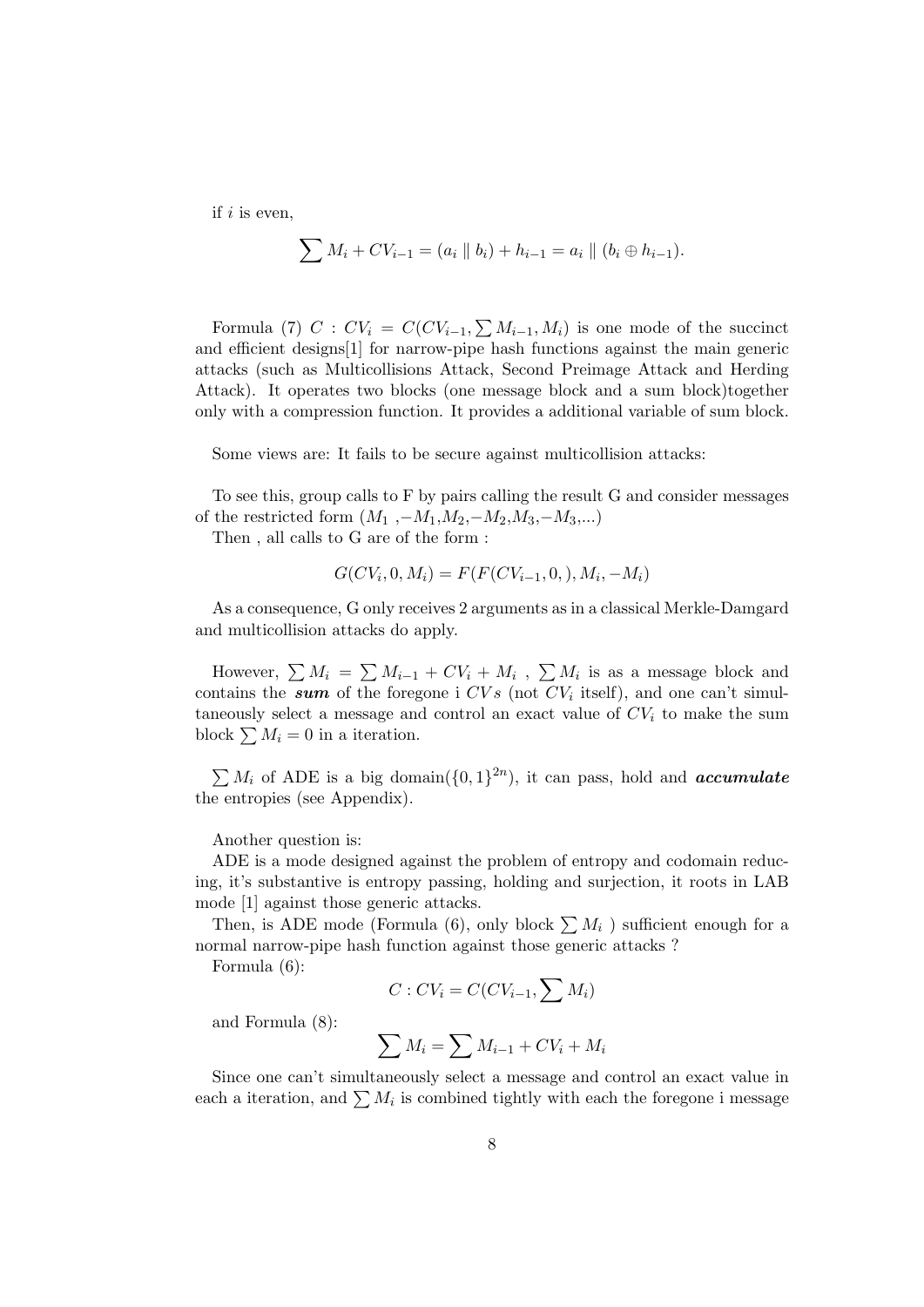block and chaining values, the adversaries cannot select the messages of same hash values to build multicollision -pair messages (and so for Checksum Control Sequences[1][8]).

## 6 Appendix

Let's assume a message string:

The message is made up of 512 512-bit blocks, each block only contains 1 alterable bit and 511 immutable bits, e.g.:

For i from 0 to 511, the block  $M_i$  is  $a_i \parallel cont$ ,  $a_i$  denotes the alterable bit and cont denotes the 511 immutable bits. Then, for a normal narrow pipe hash or a wide pipe hash:

$$
CV_1 = C(CV_0, a_0 \parallel cont)
$$
  
\n
$$
CV_2 = C(CV_1, a_1 \parallel cont)
$$
  
\n...  
\n
$$
CV_i = C(CV_{i-1}, a_{i-1} \parallel cont)
$$
  
\n...  
\n
$$
CV_{512} = C(CV_{511}, a_{511} \parallel cont)
$$

There is little entropy in the first few iterations. Then, there is a huge empty set in a iteration hash function, at the final the case is Formula (1), the mapping is :

$$
\{0,1\}^n \to \{0,1\}^n
$$

The probability of empty set is approximately  $e^{-1}$ .

If we use  $\sum M_i$  of ADE, there will be a big domain of  $\{0,1\}^{2n}$ , it can pass, hold and accumulates the entropies.

For a wide pipe hash, the mapping is  $\{0,1\}^{2n} \to \{0,1\}^{2n}$  in a iteration, the entropies of domain  $X = \{0, 1\}^{2n}$  is about :

$$
2^{2n}(1 - e^{-1}) \approx 2^{2n-1}
$$

at the final, it's a mapping of:

$$
\{0,1\}^{2n-1} \to \{0,1\}^n
$$

So it's the case of Formula(2).